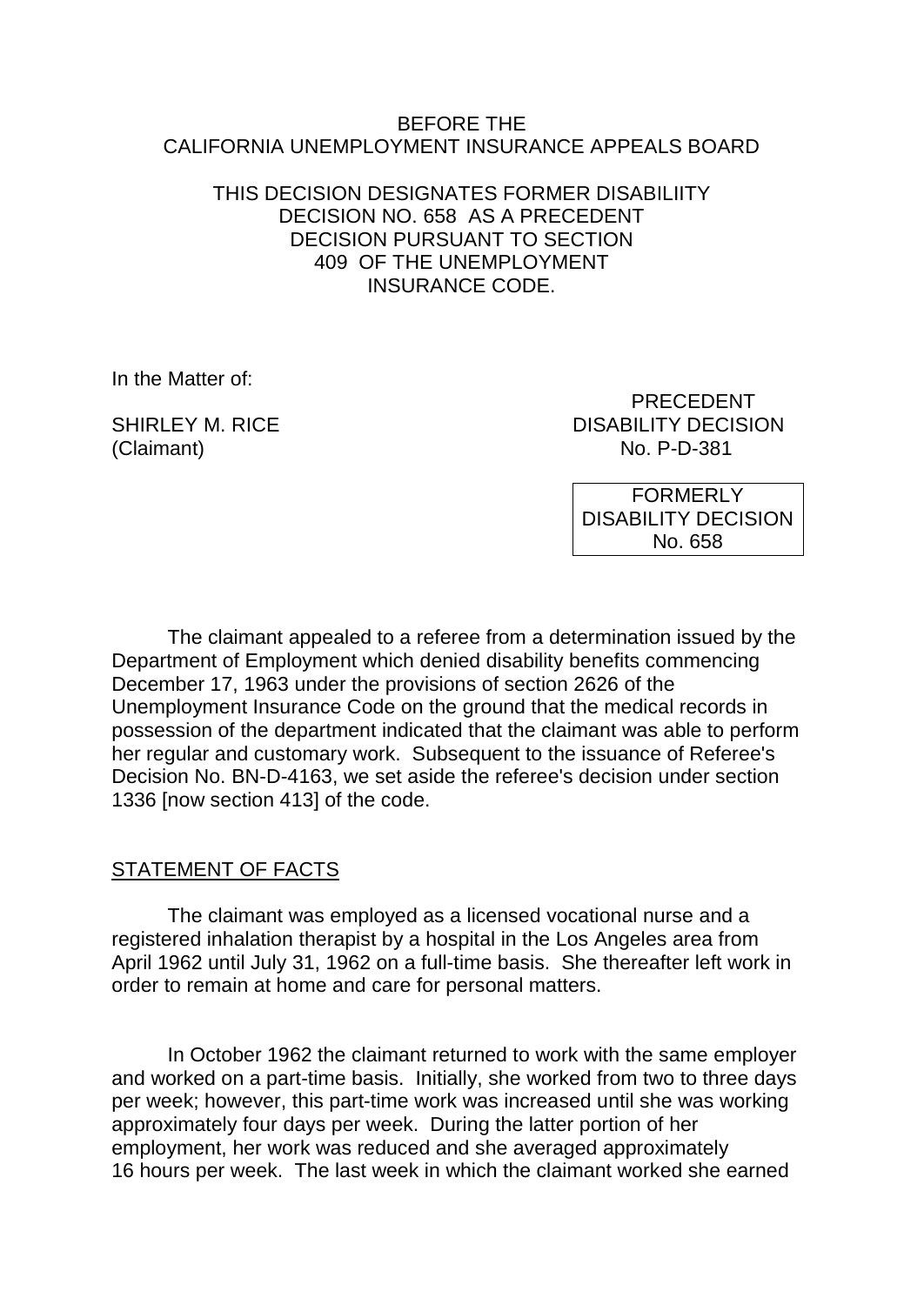wages of \$31.84. She left this part-time work on or about June 30, 1963 upon the advice of her physician because she could no longer perform the duties of the job.

As an inhalation therapist, the claimant was required to set up various kinds of oxygen equipment and to attend patients who needed assistance in breaching. In some cases this would require the claimant to remain at the bedside of a patient for a long period of time and to maintain an exact position so as to properly administer to the patient. On occasion she would be required to administer artificial respiration. She would also have to change the oxygen cylinders which were used. The area in which the claimant worked was extensive and she was required to do a great deal of walking. Because of the type of equipment used and because of the condition of some of the patients, on occasions the claimant would have to quickly move to change the type of equipment used, depending upon the needs of the patient.

Under postmarked date of October 15, 1963, the claimant submitted a first claim for disability benefits to the San Bernardino District Disability Office of the Department of Employment. The doctor's certificate which accompanied this claim showed that the claimant had been under the doctor's care from May 6, 1963, and was disabled from July 1, 1963. The disability was diagnosed as "Spondylolisthesis with unstable L-S joint." The claimant's doctor estimated that she would be able to return to work on or about January 6, 1964. The department determined the claimant disabled and eligible for benefits, and such benefits were paid at the rate of \$40 a week commencing September 25, 1963 through December 16, 1963.

At the hearing the claimant submitted a letter dated February 3, 1964 and signed by her doctor in which he stated that because of the claimant's physical condition she was advised to leave her work and to consider changing her occupation.

At the request of the department, the claimant, on December 17, 1963, underwent a physical examination by a doctor selected by the department. In his report to the department dated December 23, 1963, the doctor stated that in his opinion the claimant was not disabled and could immediately return to her usual occupation. The report does not show that the doctor was aware of the claimant's usual occupation or of the nature of her duties in her most recent employment.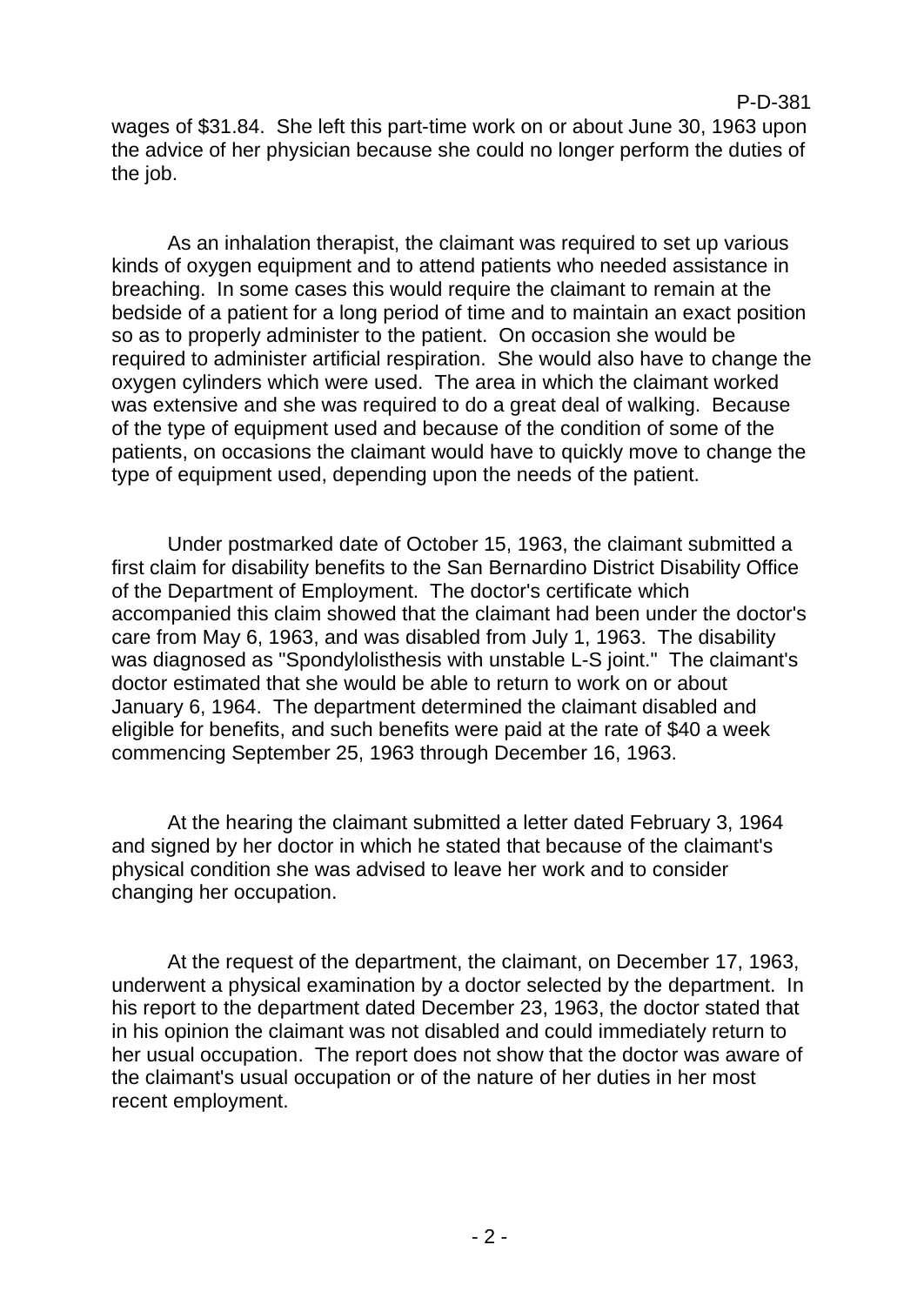Although the claimant was not asked specifically, it was implicit in her testimony that as of the date of the hearing on February 6, 1964 she was still disabled because of the condition of her right hip and lower back. She testified that the doctor selected by the department spent from three to five minutes examining her on December 17, 1963.

P-D-381

In the decision which we set aside, the referee denied disability benefits to the claimant commencing December 17, 1963 because he found that she remained out of the labor market after her unequivocal withdrawal from it on July 31, 1962. This conclusion was based apparently on the fact that she never engaged in full-time work although she did commence to work on a part-time basis in October 1962 and continued working on a part-time basis until the onset of her disability.

## REASONS FOR DECISION

Section 140.5 of the Unemployment Insurance Code provides in part:

"140.5. 'Unemployment compensation disability benefits' or 'disability benefits' refers to money payments payable . . . to an eligible unemployed individual with respect to his wage losses due to unemployment as a result of illness or other disability resulting in such individual being unavailable or unable to work due to such illness or disability."

Section 2601-1(r) of Title 22 of the California Administrative Code provides:

"For the purposes of Section 140.5 of the code no individual shall be deemed eligible for disability benefits for any week of unemployment unless such unemployment is due to a disability. If an individual has been neither employed nor registered for work at a public employment office or other place approved by the director for more than three months immediately preceding the beginning of a period of disability, he is not eligible for benefits unless the department finds chat the unemployment for which he claims benefits is due to a disability and is not due to his previous withdrawal from the labor market."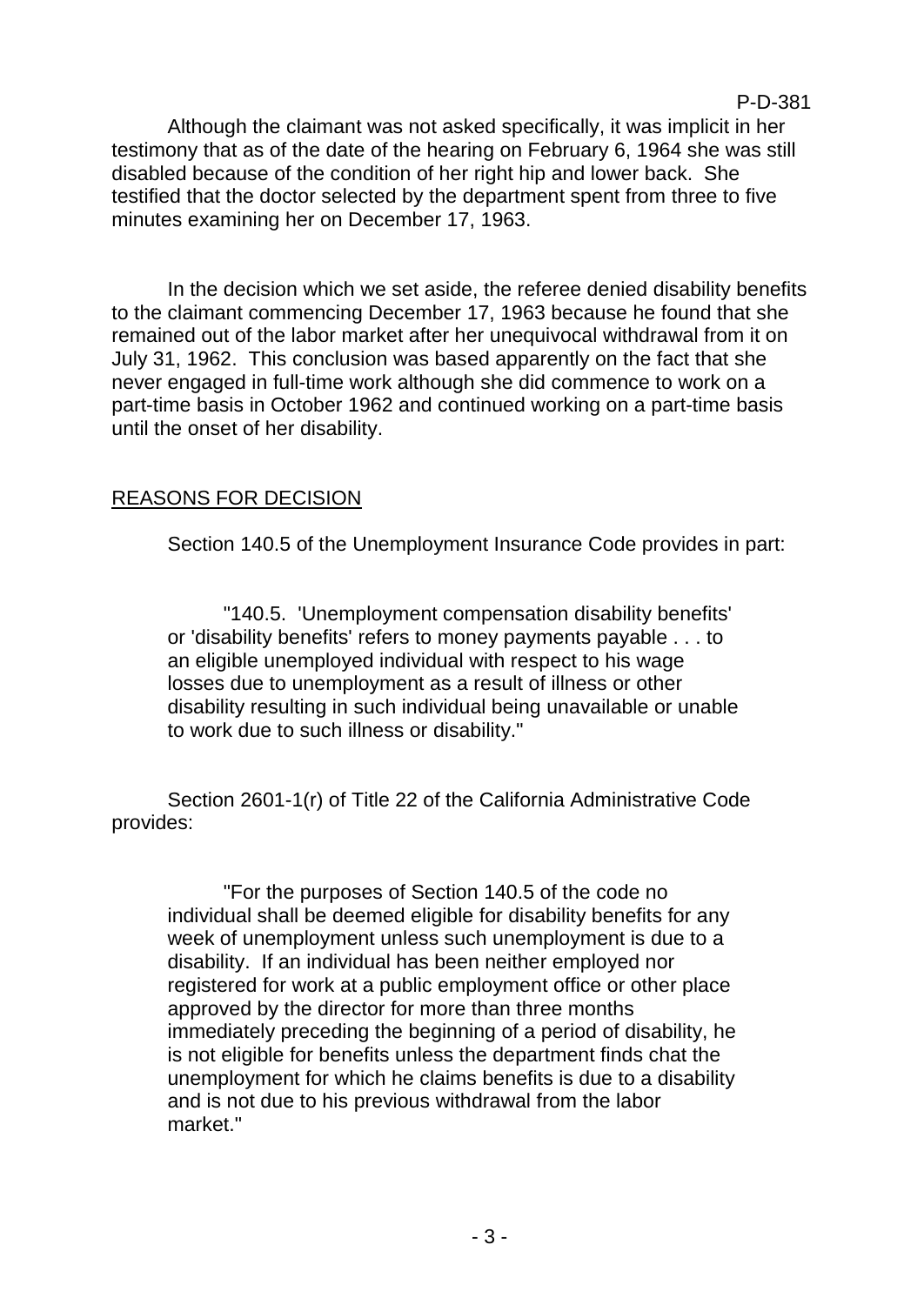P-D-381

We have denied benefits under this section of the California Administrative Code where the record disclosed that the claimant had withdrawn from the labor market for personal reasons prior to the onset of his disability on the ground that the unemployment for which he was claiming disability benefits was not caused by a disability but by his prior withdrawal from the labor market (Disability Decision No. 362).

In the instant case, the record is clear that the claimant did at one time withdraw from the labor market in order to remain at home. However, she returned to work and re-entered the labor market although on a part-time basis.

In Disability Decision No. 56 we stated that there is no provision in the act (now code) or regulation which requires that a claimant must have been employed on a full-time basis prior to the onset of a disability in order to qualify for disability benefits. We reiterated this principle in Disability Decision No. 264, and again hereby approve the principle and hold that it is unnecessary for a claimant to establish that he was employed on a full-time basis prior to the onset of his disability in order to be entitled to disability benefits.

We likewise hold that section 140.5 of the code does not require that the wage loss attributable to a disability must be a wage loss resulting from full-time employment. It is sufficient to show that the claimant is suffering a loss of wages due to unemployment which results from a disability.

That is the situation in this matter. The claimant, as a result of her disability, was required to leave employment and was suffering a wage loss due to unemployment caused by her disability.

Section 2626 of the code provides in part:

"2626. 'Disability' or 'disabled' includes both mental or physical illness and mental or physical injury. An individual shall be deemed disabled in any day in which . . . he is unable to perform his regular or customary work . . . ."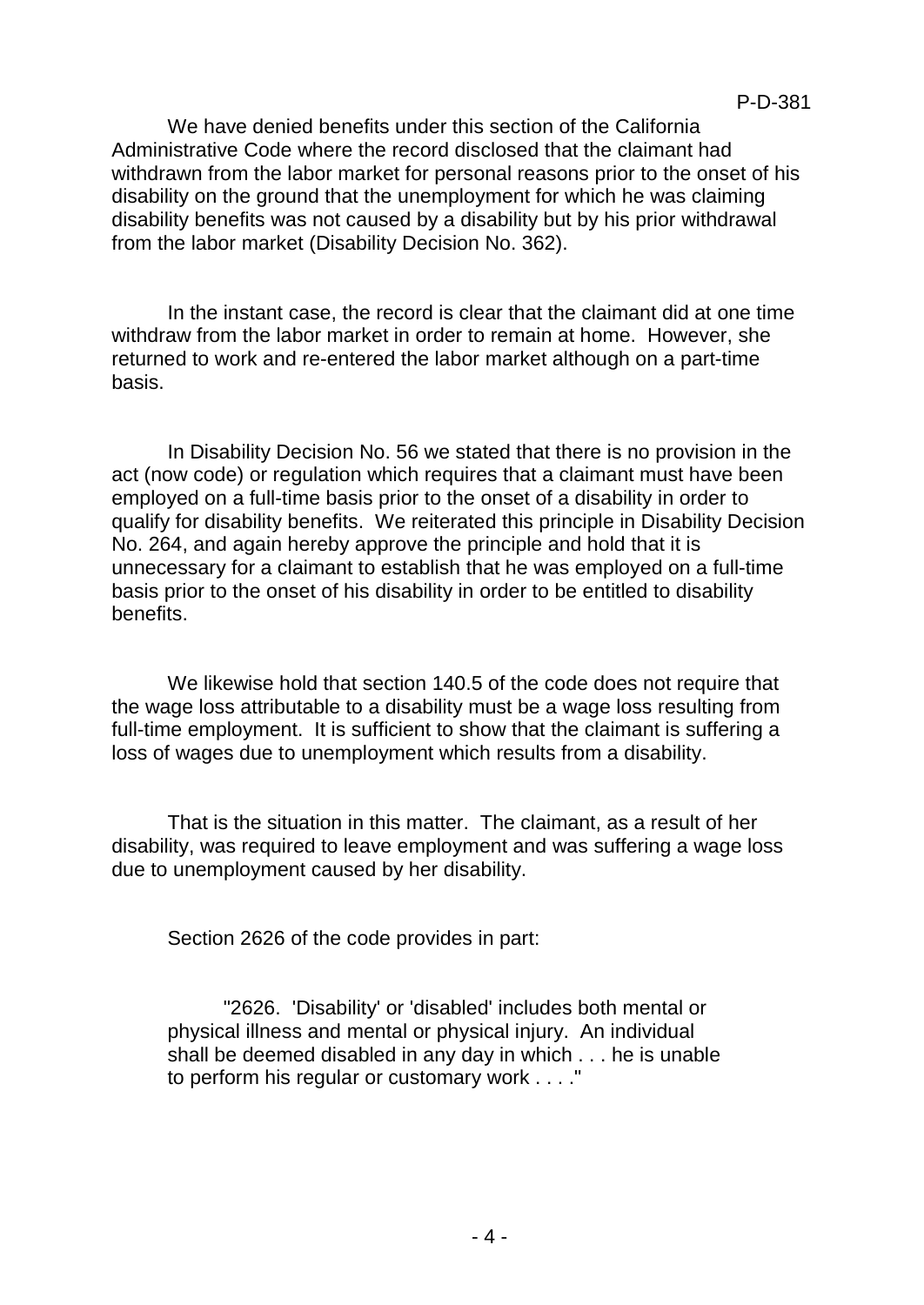#### P-D-381

In our opinion, in this specific case, it is unnecessary to decide whether the claimant's "regular and customary work" is on a full-time or part-time basis. The facts show that because of her disability she was unable to perform work as a licensed vocational nurse or the rather rigorous duties she performed on her last job as a registered inhalation therapist either on a part-time or full-time basis.

The final question for decision is whether the claimant's disability continued after December 17, 1963. The claimant's own doctor originally indicated that, in his opinion, the claimant would be able to return to work on or about January 6, 1964. However, he later indicated that the claimant should because of her physical condition, consider changing her occupation. The claimant's own testimony indicates that her disability extended beyond that date. The only evidence to refute this is the report of the doctor selected by the department in which he stated that the claimant could return to her usual occupation immediately. However, as we have previously found, the evidence does not show that the doctor was aware of the claimant's usual occupation or of the extent of her duties in her most recent employment. The claimant's testimony that his examination took no more than five minutes is unrefuted. Under these circumstances, we conclude that the weight of the evidence supports a finding that the claimant continued to be disabled on and after December 17, 1963, and that disability benefits are payable to her provided she is otherwise eligible.

#### DECISION

The determination of the department is reversed. Disability benefits are payable to the claimant after December 17, 1963, provided she is otherwise eligible.

Sacramento, California, May 28, 1964.

## CALIFORNIA UNEMPLOYMENT INSURANCE APPEALS BOARD

GERALD F. MAHER, Chairman

LOWELL NELSON

NORMAN J. GATZERT